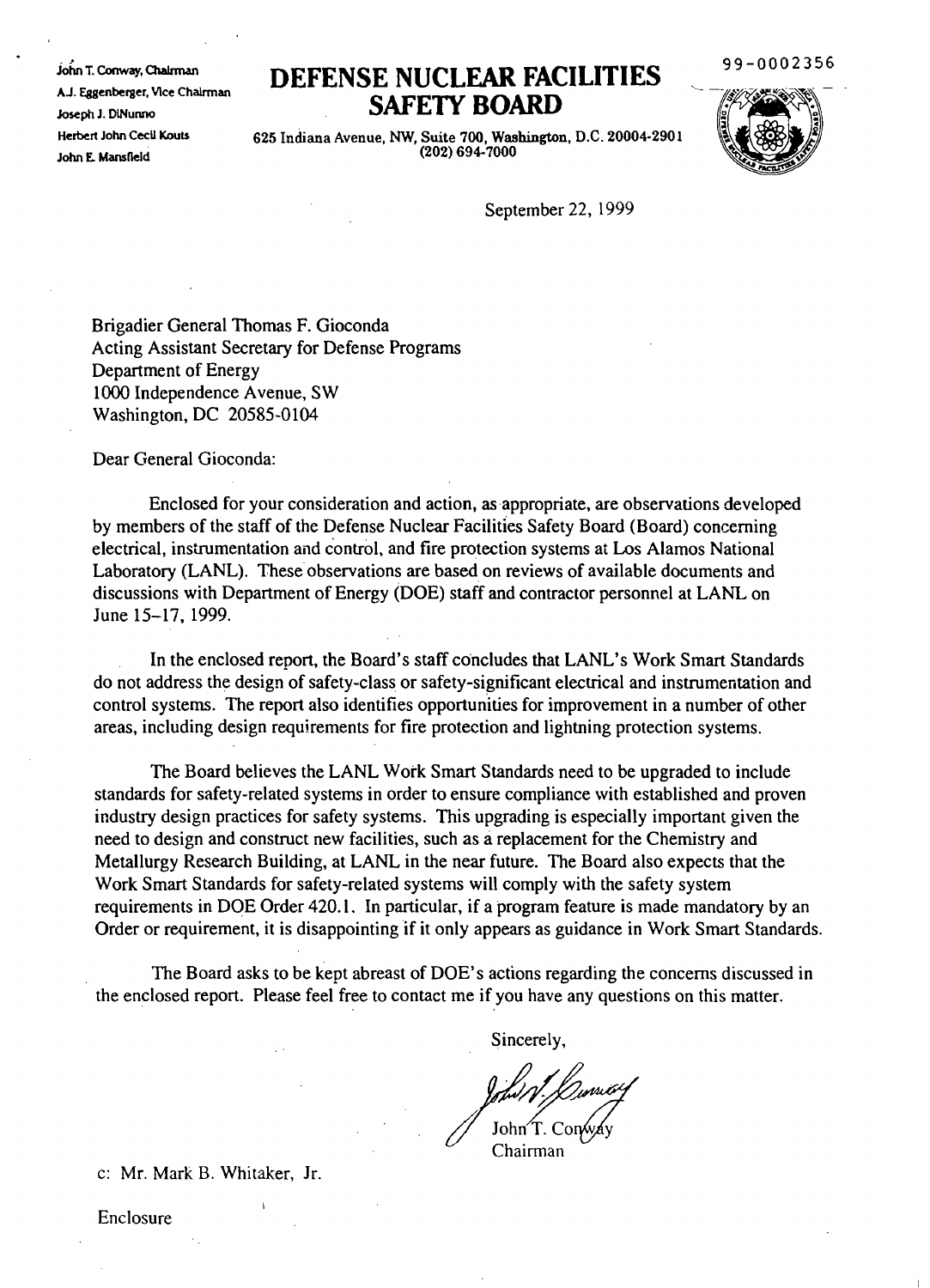### DEFENSE NUCLEAR FACILITIES SAFETY BOARD

## Staff Issue Report

August 3, 1999

| <b>MEMORANDUM FOR:</b> | G. W. Cunningham, Technical Director<br>J. K. Fortenberry, Deputy Technical Director                                |
|------------------------|---------------------------------------------------------------------------------------------------------------------|
| <b>COPIES:</b>         | <b>Board Members</b>                                                                                                |
| <b>FROM:</b>           | A. K. Gwal                                                                                                          |
| <b>SUBJECT:</b>        | Review of Electrical, Instrumentation and Control, and Fire<br>Protection Systems at Los Alamos National Laboratory |

This report documents a review by members of the staff of the Defense Nuclear Facilities Safety Board (Board) A. K. Gwal, W. White, W. Shields, and A. Jordan of the electrical, instrumentation and control, and fire protection systems at Los Alamos National Laboratory (LANL). This review was conducted during June 15-17, 1999. The staff reviewed site-wide requirements for electrical, instrumentation and control, and lightning protection systems. The staff also reviewed the adequacy of site-wide requirements for fire protection and aspects of the implementation of fire protection codes and standards. In addition, the staff toured the Chemistry and Metallurgy Research (CMR) Building and Technical Area-55 (TA-55) to review the status of previously identified issues.

Site-Wide Requjrements for Electrical and Instrumentation and Control Systems. The Board's staff reviewed the adequacy of LANL's Work Smart Standards (WSS) and laboratory requirements related to electrical and instrumentation and control systems. Although the current LANL standards provide extensive direction on the design of conventional industrial electrical systems, there are no standards related to the design of safety-class or safetysignificant systems. Thus, there is little contractual assurance that safety-class and safetysignificant electrical systems within new or upgraded facilities will meet industry standards and Department of Energy (DOE) requirements. LANL is currently considering adding to its WSS set both Institute of Electrical and Electronics Engineers (IEEE) Class 1E standards for electrical systems and Instrument Society of America (ISA) S84.01 standard for safety-related instrumentation and control systems.

Lightning Protection System. The Board's staff evaluated operations at LANL to determine whether the lightning protection controls for certain hazardous operations were consistent with the controls being developed at the Pantex Plant. To ensure consistency with the approach taken by Pantex, LANL has used the same experts from Sandia National Laboratories who were involved in the development of controls at Pantex to evaluate lightning protection for explosive operations at LANL. In response to the recommendations of these experts, LANL is currently upgrading its existing lightning protection controls. Although the approach taken by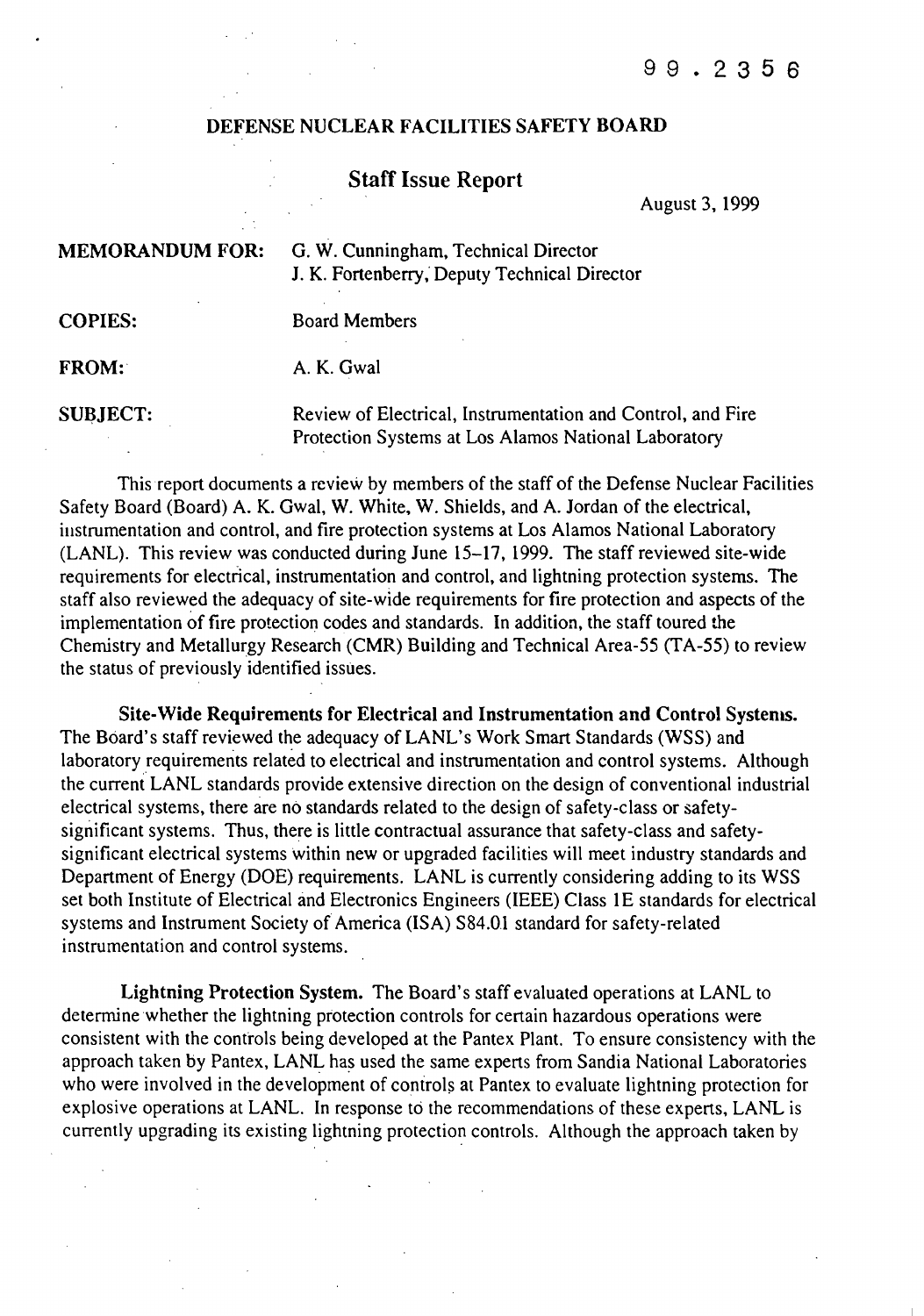LANL to upgrading its lightning protection requirements for certain operations appears to be on the right track, the staff does have the following concerns:

- It will be necessary for LANL to test the insulation properties of certain components (e.g., hoist slings, vacuum lines) before these components are relied upon as nonconducting elements providing an appropriate standoff distance from electrical penetrations.
- It would be prudent for LANL to install a lightning warning and detection system to allow more reliable shutdown of vulnerable operations during lightning storms.
- Until an adequate lightning warning and detection system is operational, LANL should consider adopting compensatory measures to ensure that vulnerable operations are suspended during periods with a high probability of lightning.
- It would be prudent for LANL to update the existing authorization basis to address the recently revised requirements for mitigation of lightning hazards before conducting any operations addressed in that authorization basis.

Site-Wide Requirements for Fire Protection Systems. LANL has used the WSS process to establish requirements for fire protection. LANL's assertion about the equivalence of program requirements does not withstand careful scrutiny, however. In general, the Order 420.1 requirements appear, if at all, in the *Fire Protection Program Manual,* compliance with which is not mandatory.

Comments on each of the three WSS documents-the Laboratory Performance Requirements (LPR), the Laboratory Implementation Requirements (LIR), and the *Fire Protection Program Manual* (Manual)—are provided in the attachment to this report. The Manual addresses some of the programmatic requirements of Order 420.1 ; other of those requirements can be found or inferred elsewhere in the Manual. However, there is no explicit discussion of the program features and design requirements listed in the Order. The Board's staff notes further that the Manual is guidance, not a contract requirement.

Applying the National Fire Protection Association (NFPA) Codes as requirements-as in the LPR and LIR—ensures that many aspects of fire safety at LANL will be properly addressed. However, it is clear that many specific programmatic requirements of the Order have not been adopted explicitly as contractual requirements. Even when requirements have been subsumed into guidance, different language has been used, and some requirements have been omitted. With respect to seismic criteria for safety-class sprinkler systems, it is difficult to determine the equivalence between DOE and LANL standards. The staff concludes that the WSS set does not include many of the specific program requirements in Order 420.1 and that LANL implementation guidance for fire protection does not track reliably to either the Order requirements or DOE guidance.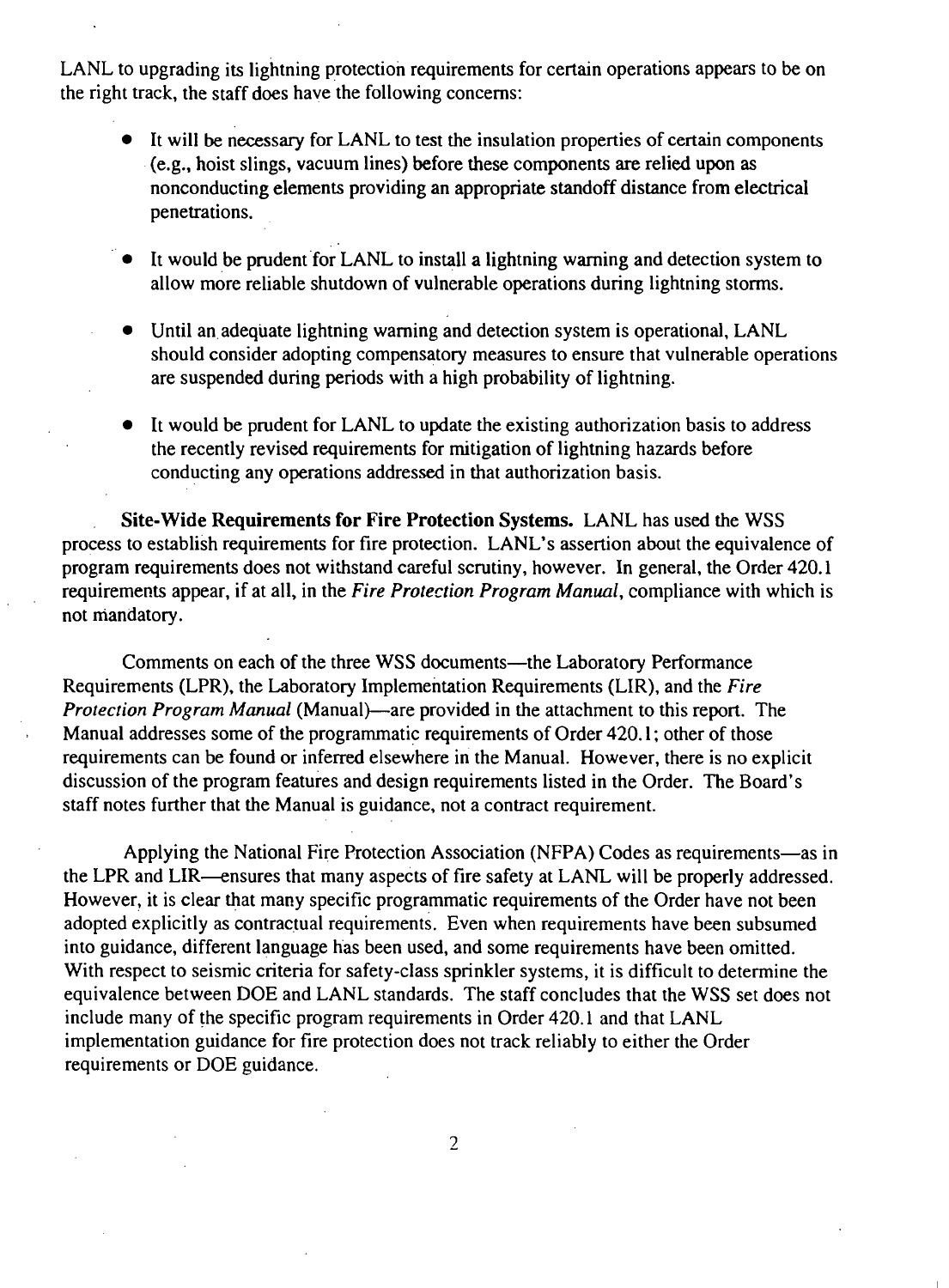Previously Identified Issues. The staff reviewed the status of progress on several previously identified issues.

*Maintenance at CMR Building-During* a tour of the electrical distribution system in the CMR Building, the staff observed that a significant proportion of key electrical distribution equipment had expired preventive maintenance or calibration stickers. For most of this .equipment, preventive maintenance or calibration was overdue by nearly 2 years. According to CMR Building engineers, the maintenance was originally postponed because the equipment was expected to be replaced shortly as part of a major upgrade to the distribution system. This upgrade was subsequently postponed, however, and may never be implemented. It would be prudent for DOE and LANL to bring this equipment into calibration as quickly as possible. Failure to maintain this equipment properly reduces its reliability significantly.

*Water Supply for Fire Protection System at TA-55-Fire* suppression supply lines (lO-inch diameter) at TA-55 have corroded and developed leaks in various sections of the pipe. At some locations, the wall of the piping is less than 75 percent of its original thickness. The TA-55 Fire Loop Replacement Project was initiated to resolve the issue of frequent leaks in the lO-inch main-feed water pipe that supplies water to the fire suppression system at the TA-55 Plutonium Facility (PF-4). Following recent delays in replacing the TA-55 fire loop, worst-case failures were studied that would require isolating PF-4 from the main fire loop. Calculations indicate that two holes, each approximately 2.3 inches in diameter, in the lO-inch main-feed water pipe would disable the firefighting capabilities from either pump house and necessitate the isolation of PF-4 from the main locp. If the system could not be restored within 7 days, compensatory actions in place could require termination of normal operation in PF-4 and stabilization of identified material at risk within 60 days.

The Board's staff is concerned that before the fire suppression supply lines are replaced. they could degrade to the point at which they would become unreliable. Because of the combustible loading in TA-55, the staff believes a design modification that would allow the introduction of water to the sprinklers by alternate means should be considered. The Board's staff toured the PF-4 area with a senior LANL fire protection engineer and confirmed that risers could be installed easily and inexpensively outside the facility. These risers could be connected to the pumpers and provide water to the sprinklers in the event of a worst-case failure of the water supply lines that would lead to the isolation of PF-4 from the main fire loop.

*Single-Failure Point in Off-site power Supply System-The* LANL electrical distribution system can receive power from two separate power-generating plants. The Board's staff previously observed that the high-voltage lines providing power to the site cross each other at one point. A failure of the transmission lines at this single point could result in loss of one or both lines and isolate the site from power for an extended period.

LANL is planning to expand the Los Alamos Electric Transmission System to upgrade and increase the reliability of the LANL and adjoining electric transmission systems and to provide a supplemental energy supply to meet the projected growth in LANL's electric power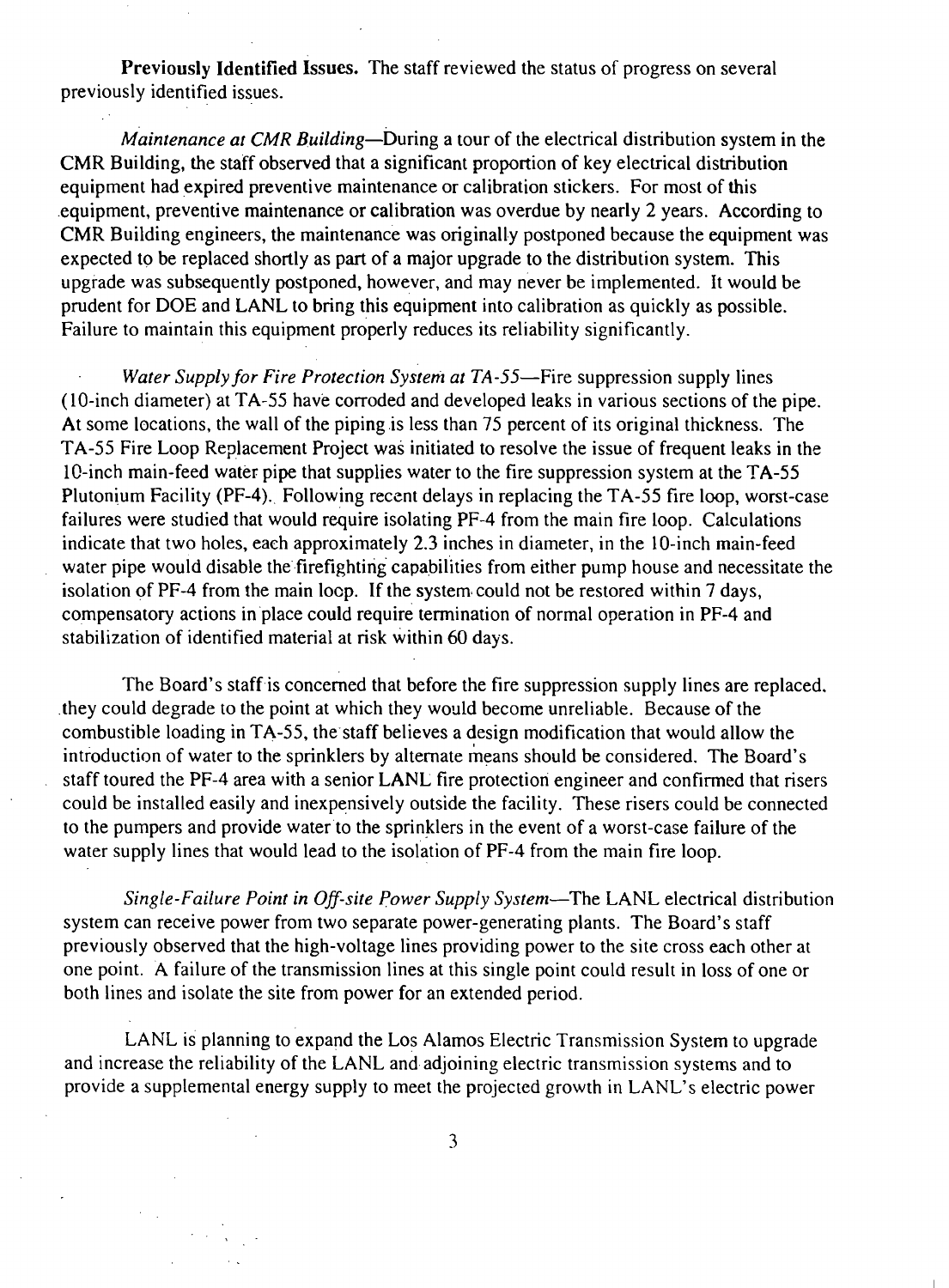and energy requirements. This effort will involve the construction of several new power lines. In addition to the construction of new power lines, DOE plans to uncross the Reeves and Norton Lines, the two existing 115 kV power lines coming into LANL. Uncrossing these two lines would eliminate the single point of failure discussed above and improve the reliability of the transmission system.

**Attachment** 

4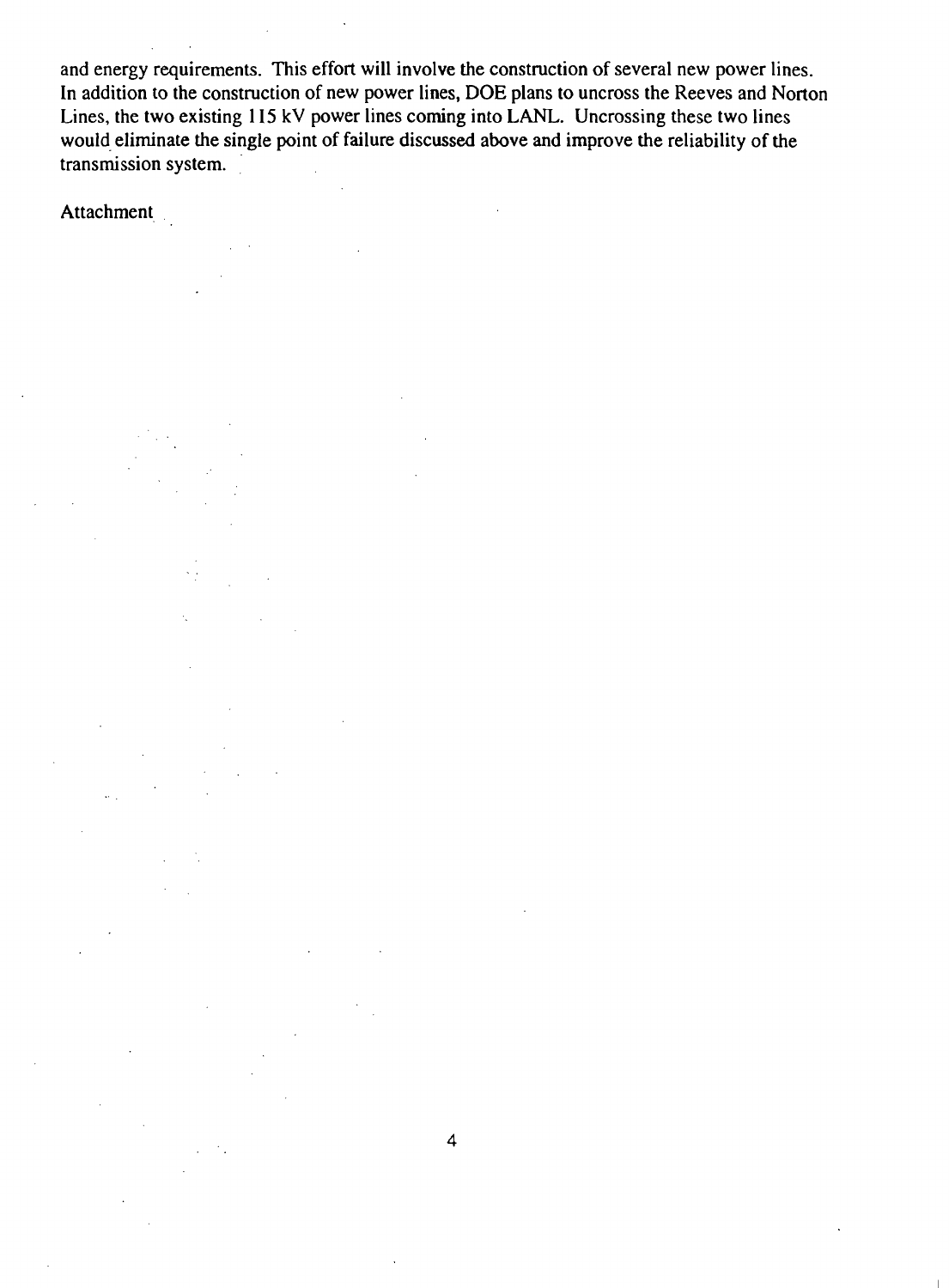### ATTACHMENT

#### Fire Protection System at Los Alamos National Laboratory (LANL)

Los Alamos National Laboratory (LANL) has used the Work Smart Standards (WSS) process to establish fire protection program requirements. \_The Board's staff had requested that LANL and the DOE Los Alamos Area Office (DOE-LAAO) demonstrate the equivalence of the WSS set and implementing documentation on the one hand and DOE fire protection requirements and guidance on the other. In a series of presentations supported by detailed documentation, DOE-LAAO and LANL described the results of a such a crosswalk review.

The LANL contractual requirements set includes the National Fire Protection Association (NFPA) Codes, the Uniform Building Code (UBC), and Occupational Safety and Health Administration (OSHA) fire protection requirements contained in 29 Code of Federal Regulations (CFR) 1910. The next level of mandatory standards is Laboratory Implementation Requirements (LIR) 402-910-01-2, entitled *LANL Fire Protection Program.* Program implementation is guided by the LANL *Fire Protection Program Manual* and other manuals and procedures covering specific topics. Parallel DOE fire protection requirements are Order 420.1, *Facility Safety;* the *Fire- Protection Implementation quide* for this Order; DOE-STD 1066-97, *Fire Protection Design Criteria;* the *DOE Fire Protection Handbook;* and a variety of other DOE issuances.

The crosswalk performed by LANL indicated, in the laboratory's view, that "LANL documents establish general compliance with DOE Order and Guide requirements." LANL and LAAO believe the crosswalk results demonstrate that the overall scope of the LANL program - documentation and DOE requirements and standards are similar from the point of view of safety.

LANL's assertion about the equivalence of program requirements does not withstand careful scrutiny, however: In general, the Order 420.1 requirements appear, if at all, in the *Fire Protection Program Manual* (Manual), compliance with which is not mandatory. Comments follow on each of the three WSS documents-the Laboratory Performance Requirements (LPR), the LIR, and the Manual.

#### Laboratory Performance Requirements

The LPR contains two operative sections: "Performance Criteria" and "Contractual Work Smart Standards." The four performance criteria listed can be summarized as follows:

- A fire protection program with certain features must "exist."
- Fire protection issues at all facility phases "shall be addressed."
- A fire department must "exist."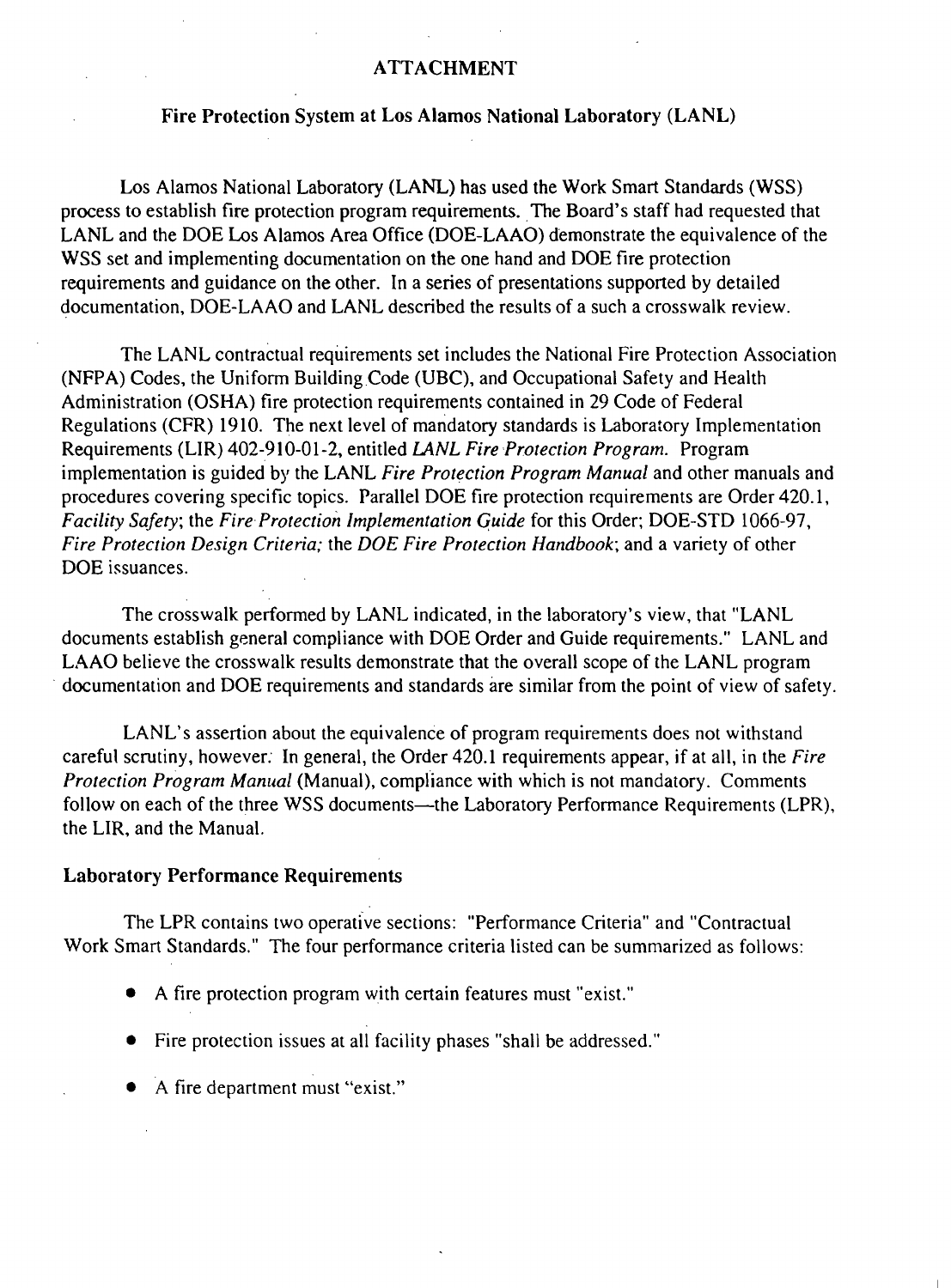The Laboratory Director must appoint a Fire Marshal who will serve as the "Authority Having Jurisdiction" (AHJ) for NFPA Code purposes.

These standards are so general and vaguely worded that not much can be drawn from them.

More important is the next section of the LPR, the Contractual Work Smart Standards. This set includes the following:'

- 29 CFR 1910, Occupational Safety and Health Standards, $<sup>2</sup>$  as applicable and</sup> appropriate
- NFPA  $[sic]$ <sup>3</sup> as applicable and appropriate
- UBC, as applicable and appropriate

The second of these, the NFPA Codes, results in some consistency with Order 420.1, which also mandates compliance with NFPA Codes. The use of the qualifiers "as applicable and appropriate" for each group of requirements is problematic. All consensus codes are used only "as applicable," and a consensus code generally states its applicability at the outset. The term "as appropriate" is undefined; the LPR does not specify who determines "appropriateness" or in accordance with what standard.

## Laboratory Implementation Requirements

Section 6.0 of the LIR, "Implementing Requirements," would be expected to contain a full set of fire protection program requirements equivalent to those in Order 420.1 if LANL's assertion of equivalence were to be supportable. This, however, is not the case.

This section starts off well by reaffirming the commitment to the NFPA Codes and to meeting a "Highly Protected Risk" standard' of protection. Section 6.1, "General Requirements," however, falls far short of the 11 programmatic requirements and 10 design requirements contained in Sections 4.2.1 and 4.2.2, respectively, of Order 420.1. Sections 6.2, 6.3, 6.4, and 6.5 of the LIR are assignments of functions and responsibilities within LANL, not substantive requirements. Hence, the LIR also fails to incorporate any significant portion of Order 420.1 requirements.

Only the major standards are covered here; a few others are very limited in scope and do not bear significantly on the fire safety program.

2 Subpart L of 19 CFR 1910 covers fire protection.

3

 $\mathbf{I}$ 

The word "Codes" is missing in the original LPR.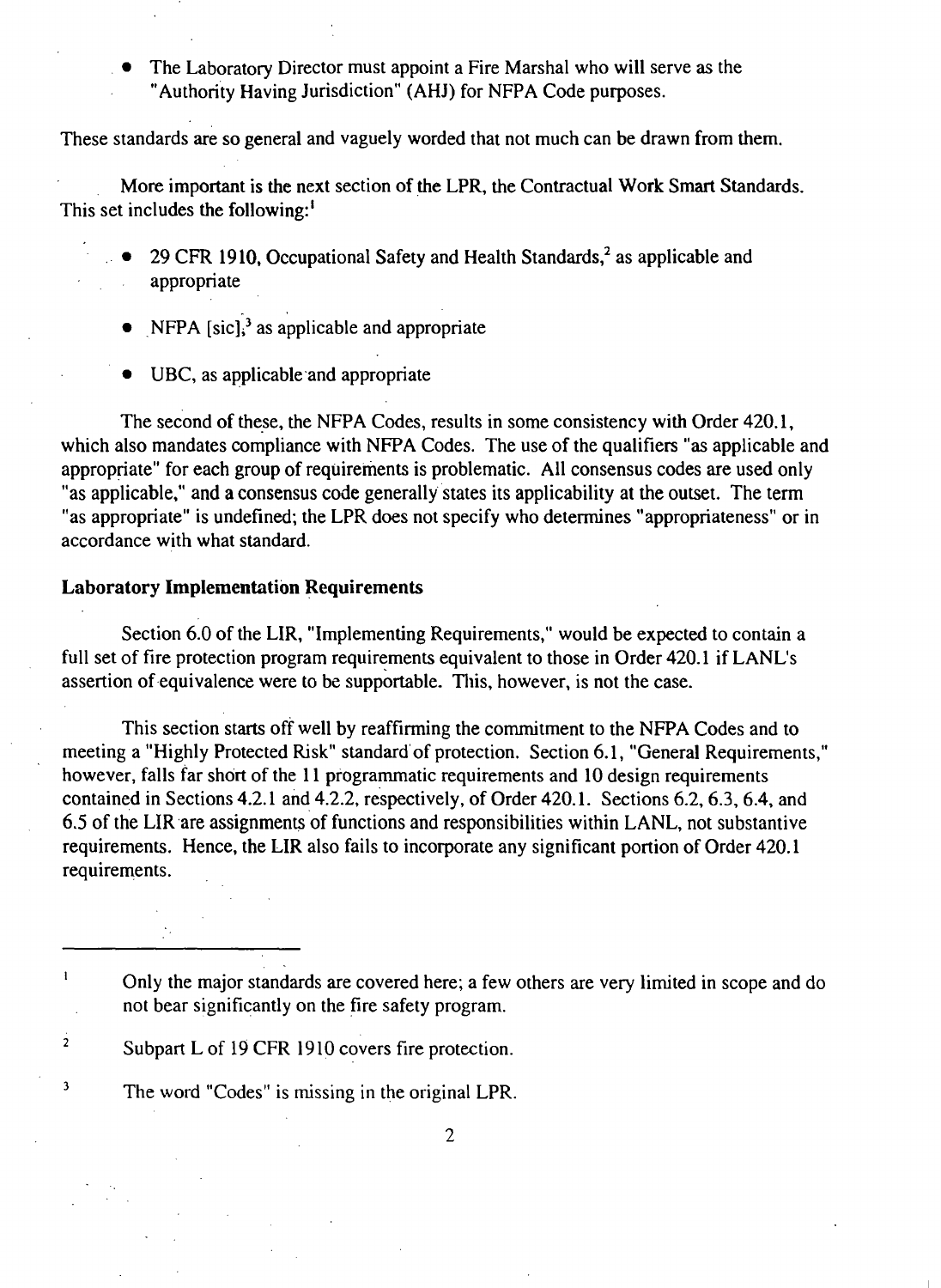#### **Fire Protection Program Manual**

The *Fire Protection Program Manual* addresses some of the programmatic requirements of Order 420.1. For example, Section 4.2 states: "A FHA [Fire Hazards Analysis] is required for each new Laboratory facility and for each facility requiring a SAR [Safety Analysis Report]." The parallel provision from the Order, Section 4.2.1, states that an FHA is required "for all nuclear facilities, significant new facilities, and facilities that represent unique or significant fire safety risks." Other Order requirements can be found or inferred elsewhere in the Manual. But nowhere is there to be found an explicit restatement of the program features and design requirements listed in the Order. In addition, the LANL crosswalk does not cover requirements applicable to the fire department because the fire department is under contract to DOE, not LANL. This legal distinction, however, does not excuse the lack of program requirements for the fire department, or eliminate the need for prefire plans or a baseline needs assessment for gauging the adequacy of firefighting forces.

In other cases, the differences between the wording of the Order and that of the Manual are so significant that the sense of the Order requirement is lost. An example is the provisions for "written fire safety procedures" in the Order:

[The fire protection program must have] written fire safety procedures governing the use and storage of combustible, flammable, radioactive and hazardous materials so as to minimize the risk from fire. Such procedures shall also exist for fire protection system impairments and for activities such as smoking, hot work, safe operation of process equipment, and other fire prevention measures which contribute to the decrease in fire risk.

The LANL crosswalk first notes that the LPR/LIR commitment to the NFPA Codes can be credited toward the above requirement, a reasonable point, but not a complete response. The NFPA Codes provide substantive guidance that can be used to write fire safety procedures, but the Codes do not impose writing of a complete set of fire safety procedures as a program requirement in itself. The only section of the Manual with any relevance to this requirement is Section 4.3., "Facility Operating Procedures," which states in part:

Facility operating procedures and/or technical specifications shall address the fire protection features of the facility that are required for safe operation and mitigating potential fire hazards and damage. When a facility's fire protection systems are out of service or damaged, compensatory measures shall be implemented until the systems or equipment are restored to full service. The operating procedures shall specifically define the compensatory measures to be implemented consistent with the significance of the impairment.

While the second and third sentences of this statement reasonably capture the Order requirement on impairment procedures and compensatory measures, there is no comparability

3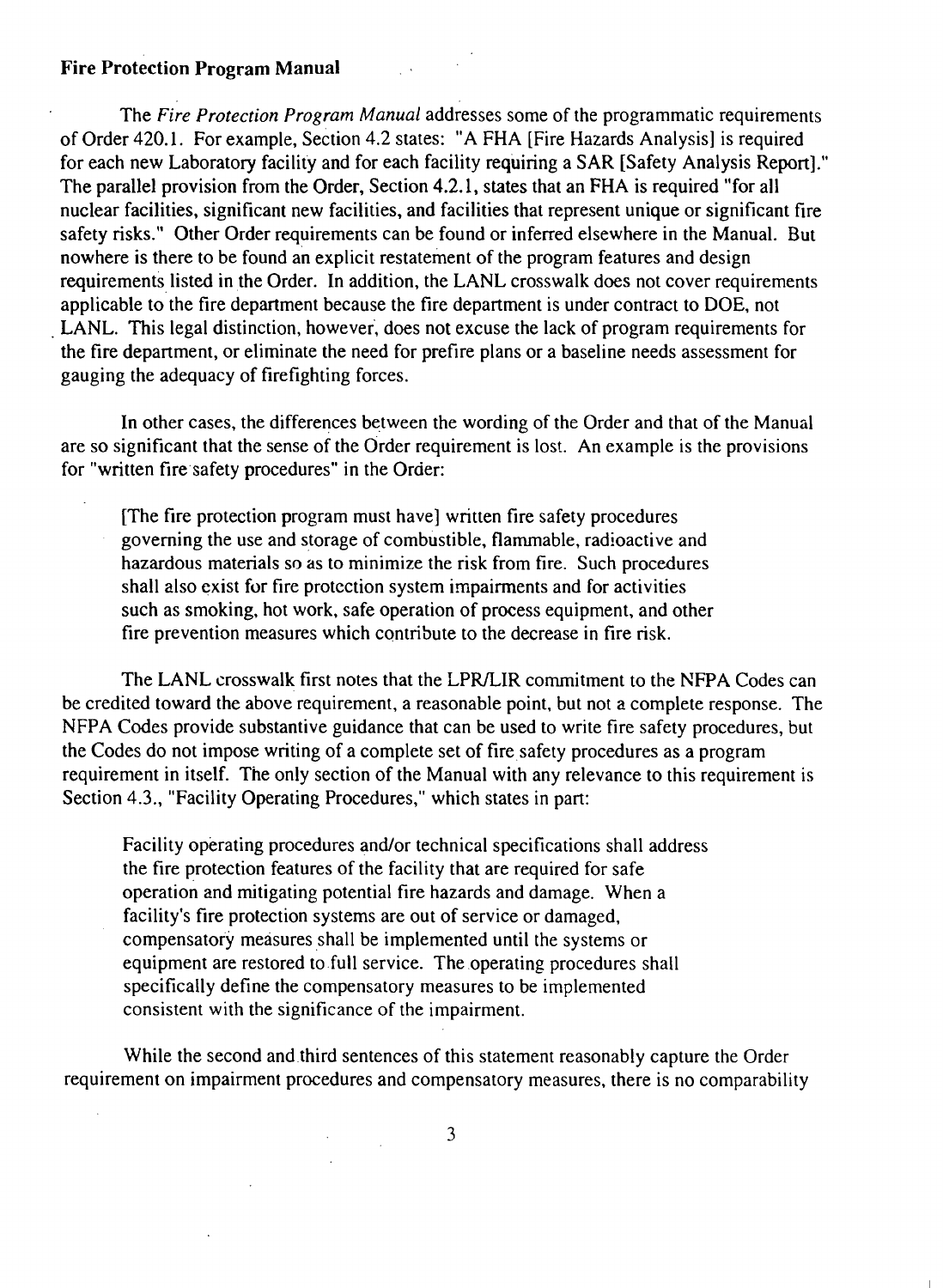between "written fire safety procedures governing... " and "facility operating procedures and/or technical specifications...." The two passages are addressing entirely different types of procedures.

Finally, it must be observed that the Manual is guidance, not a contractual requirement. Thus there is no parallel between incorporating the Order as a contractual requirement and using the Manual as program guidance.

It is fair to say that applying the NFPA Codes as requirements—as is done by the LPR and LIR—ensures that many aspects of fire safety at LANL will be properly addressed. However, it is also clear that many specific programmatic requirements of the Order have not been explicitly adopted as contractual requirements; even when those requirements have been subsumed into guidance, different language has been used, and certain requirements have been omitted.

#### Comparisons with Other Guidance

During the review, LANL provided three other crosswalks. The most important of these compares LANL program requirements and guidance against DOE-STD 1066-97, *Fire Protection Design Criteria.* This crosswalk demonstrates that some key safety provisions of the design guide (which was derived in part from DOE Order 6430.1A) have not been incorporated into LANL's internal guidance; in other cases, not enough information is provided to gauge equivalence.

Two examples will suffice. Section 5.3.1 of DOE-STD 1066-97 states:

All facilities of significance, *including facilities where a fire could cause unacceptable off-site consequences to health and safety,* should be protected by an automatic fire suppression system [usually a wet pipe sprinkler system]. A decision to install another type of fire suppression system should be based on engineering analysis performed by a fire protection engineer.

The LANL-supplied crosswalk, reference 6, cites these two provisions from the LIR as parallels:

Complete automatic suppression systems shall be installed per NFPA codes and standards where the MFL [maximum fire loss] exceeds \$1 million, or where a fire will result in the loss of a Laboratory 'mission critical' program. (Section 6.1.2)

Because of the high risk and/or high profile operations at some LANL sites, additional fire detection and/or suppression systems may be necessary. Where the above conditions are identified...they shall be mitigated through new design or retrofit. For extremely valuable pieces of